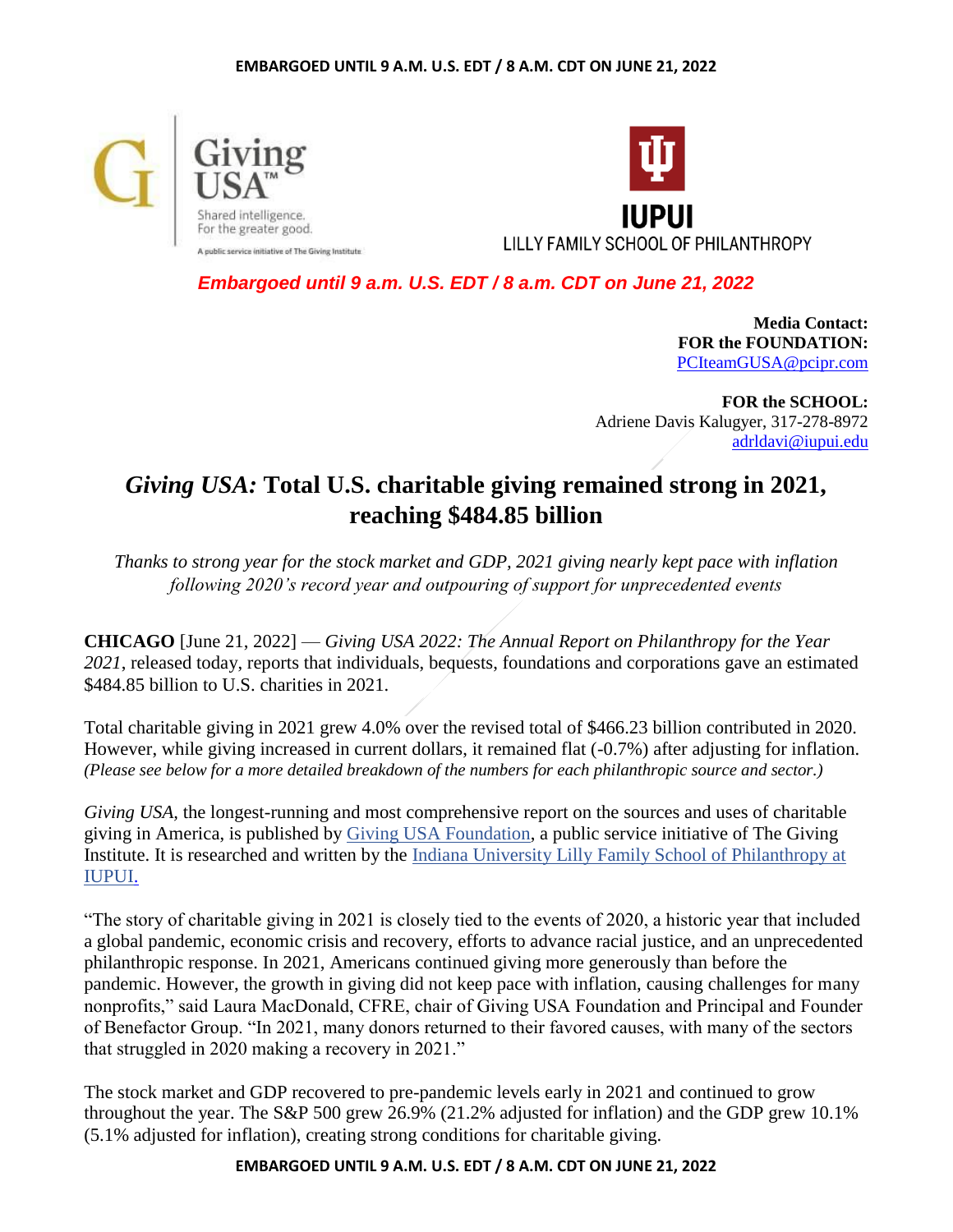Bolstered by strong market conditions, very large gifts by some of the wealthiest Americans reached a total of nearly \$15 billion in 2021. These types of megagifts (defined in *Giving USA 2022* as gifts of \$450 million or more) represent about 5% of all individual giving in 2021, and played an important role in lifting individual giving.

"The environment for giving is evolving in multiple ways. Robust economic growth translated to strong performance by institutional forms of philanthropy such as foundations and corporations. Yet these economic indicators may differ from what most people experience in daily life. The broader effects of the pandemic may have shifted individual jobs, incomes, lifestyles and family and financial priorities, potentially affecting their giving habits," said Amir Pasic, Ph.D., the Eugene R. Tempel Dean of the Lilly Family School of Philanthropy. "The novel circumstances of the current giving landscape underscore the need for this report and other high-quality research, which help us understand how widespread these changes are and how they are affecting philanthropy."

"In 2021, the U.S. had a strong year economically and also experienced inflationary pressures not seen in several decades. While the stock market performed well in 2021, there were some economic factors that may have affected nonprofits' operations, such as labor shortages, supply chain interruptions and ongoing high demand for services," said Una Osili, Ph.D., associate dean for research and international programs at the Lilly Family School of Philanthropy. "The growth that we see for the majority of the subsectors in 2021 is a reminder of the resilience and innovation that help to drive the philanthropic sector."

Charitable giving grew from three of the four sources of giving in 2021. Giving grew or stayed flat to eight of the nine major types of charitable organizations. Despite uneven growth patterns, all four sources and seven of the nine recipient categories of giving experienced strong two-year growth, even when adjusting for inflation.

# **Highlights and Numbers for 2021 Charitable Giving by Source:**

**↑ Giving by individuals** totaled an estimated \$326.87 billion, rising 4.9% (staying flat at 0.2%, adjusted for inflation).<sup>*i*</sup> Giving by individuals comprised less than 70% of total giving for the fourth time on record, and for the fourth consecutive year. It also achieved its second highest total dollar amount to date, adjusted for inflation.

**↑ Giving by foundations** grew 3.4%, to an estimated \$90.88 billion (-1.2%, adjusted for inflation). Giving by foundations, which has grown in 10 of the last 11 years, represented 19% of total giving in 2021, its largest share on record. This year's giving is the second-highest dollar amount on record when adjusted for inflation. The estimate for giving by foundations was created by the Indiana University Lilly Family School of Philanthropy using data from Candid.

↓ **Giving by bequest** totaled an estimated \$46.01 billion, a decline of 7.3% (-11.4%, adjusted for inflation). Bequests are known to be particularly volatile from year to year, and it is likely that several extraordinarily large bequests in 2020 resulted in a comparative decline in 2021. However, even with the decline, bequest giving reached its second-highest level of giving when adjusting for inflation.

**↑ Giving by corporations** is estimated to have increased by 23.8%, totaling \$21.08 billion (18.3%, adjusted for inflation). Corporate giving includes cash and in-kind contributions made through corporate giving programs, as well as grants and gifts made by corporate foundations. A strong GDP and a good

### **EMBARGOED UNTIL 9 A.M. U.S. EDT / 8 A.M. CDT ON JUNE 21, 2022**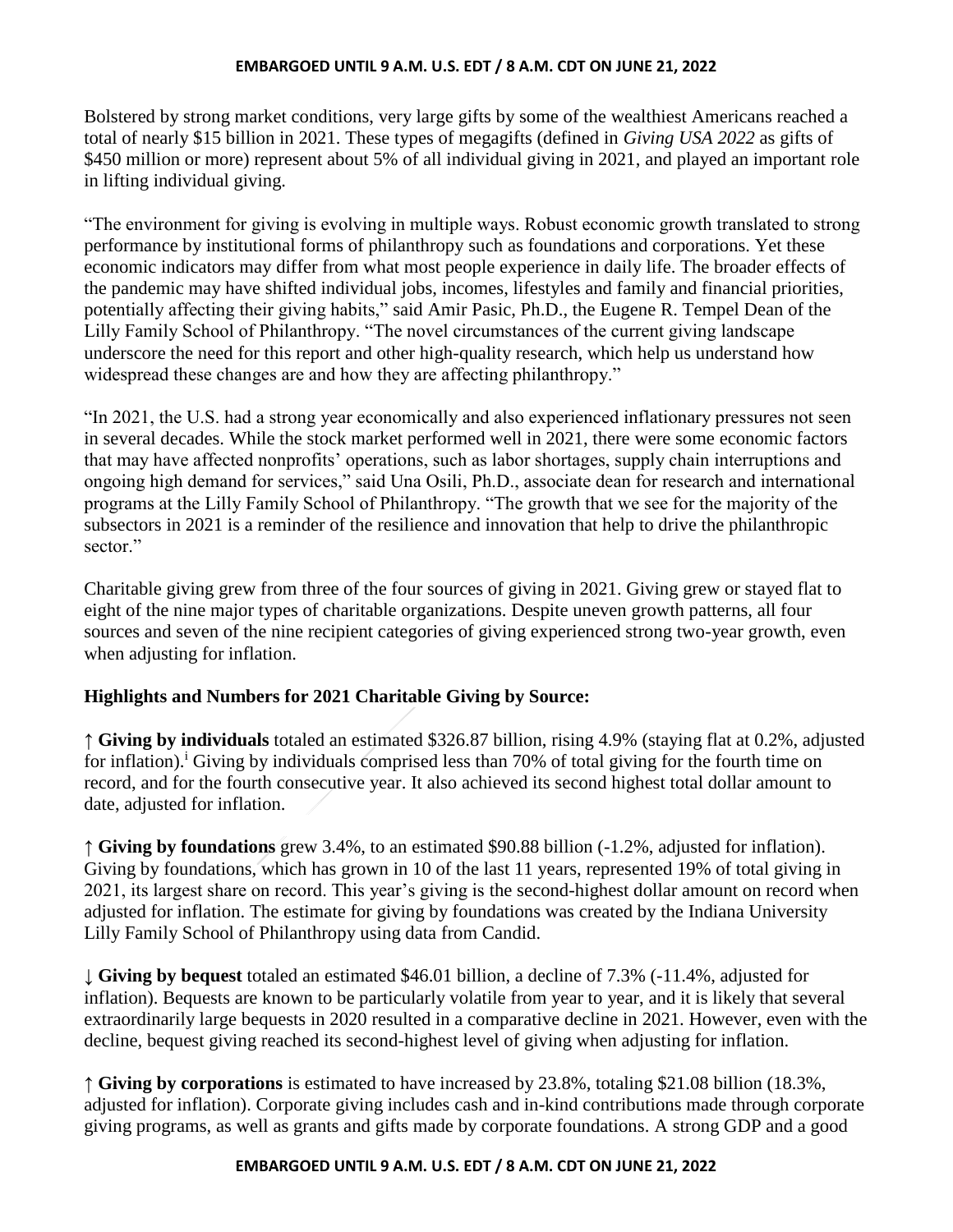year for corporate pre-tax profits (37.4% growth, 31.2% when adjusted for inflation) account for the strong growth in giving, although the total represents just 0.7% of corporate pre-tax profits.

"The research results show donors maintained their commitment to generosity with two-year growth in individual giving of 4.7 percent, adjusted for inflation," said Peter Fissinger, chair of The Giving Institute, and Senior Advisor for Campbell & Company. "While Giving USA measures one type of generosity—charitable contributions—there are also signs that Americans helped their neighbors in myriad ways in 2021 that reflect the breadth and depth of their generosity."

As the giving landscape continues to change, The Giving Institute, Giving USA Foundation and the Lilly Family School of Philanthropy are committed to providing new information on the most pressing topics in philanthropy. This year, the *Giving USA* report features a new chapter dedicated to understanding giving patterns of donor-advised funds and their donors, featuring new, original research that has not been published anywhere else.

"Several of the subsectors that struggled in 2020, such as giving to health and giving to arts, experienced a recovery in 2021," said Josh Birkholz, vice-chair of Giving USA Foundation and CEO of BWF. "Conversely, several subsectors that experienced strong growth in 2020, such as education and human services, did not fare as well in 2021. On the bright side, two-year growth for each of these subsectors was over 5%, even when adjusting for inflation."

# **Highlights and Numbers for 2021 Charitable Giving to Recipients:**

**↑ Giving to religion** grew by 5.4% with an estimated \$135.78 billion in contributions (flat at 0.7% adjusted for inflation).

↓ **Giving to education** is estimated to have declined 2.8% to \$70.79 billion (-7.2% adjusted for inflation). Education giving includes contributions to K-12 schools, higher education and libraries.

**↑ Giving to human services** increased by an estimated 2.2% totaling \$65.33 billion (-2.4%, adjusted for inflation).

**↑ Giving to foundations** is estimated to have increased by 9.3%, to \$64.26 billion (4.4%, adjusted for inflation).

**↑ Giving to public-society benefit organizations** increased an estimated 23.5% to \$55.85 billion (17.9% adjusted for inflation). This category includes a wide range of charitable organizations, including national donor-advised funds, United Ways and civil rights organizations.

**↑ Giving to health** is estimated to have grown by 7.7% to \$40.58 billion (2.9%, adjusted for inflation).

**↑ Giving to arts, culture, and humanities** is estimated to have increased 27.5% to \$23.50 billion (21.8%, adjusted for inflation).

**= Giving to international affairs** is estimated to be \$27.44 billion, remaining flat at 0.0% growth (- 4.5%, adjusted for inflation).

**↑ Giving to environmental and animal organizations** is estimated to have increased 11.0% to \$16.32 billion. Adjusted for inflation, donations to the environment/animals subsector increased 6.1%.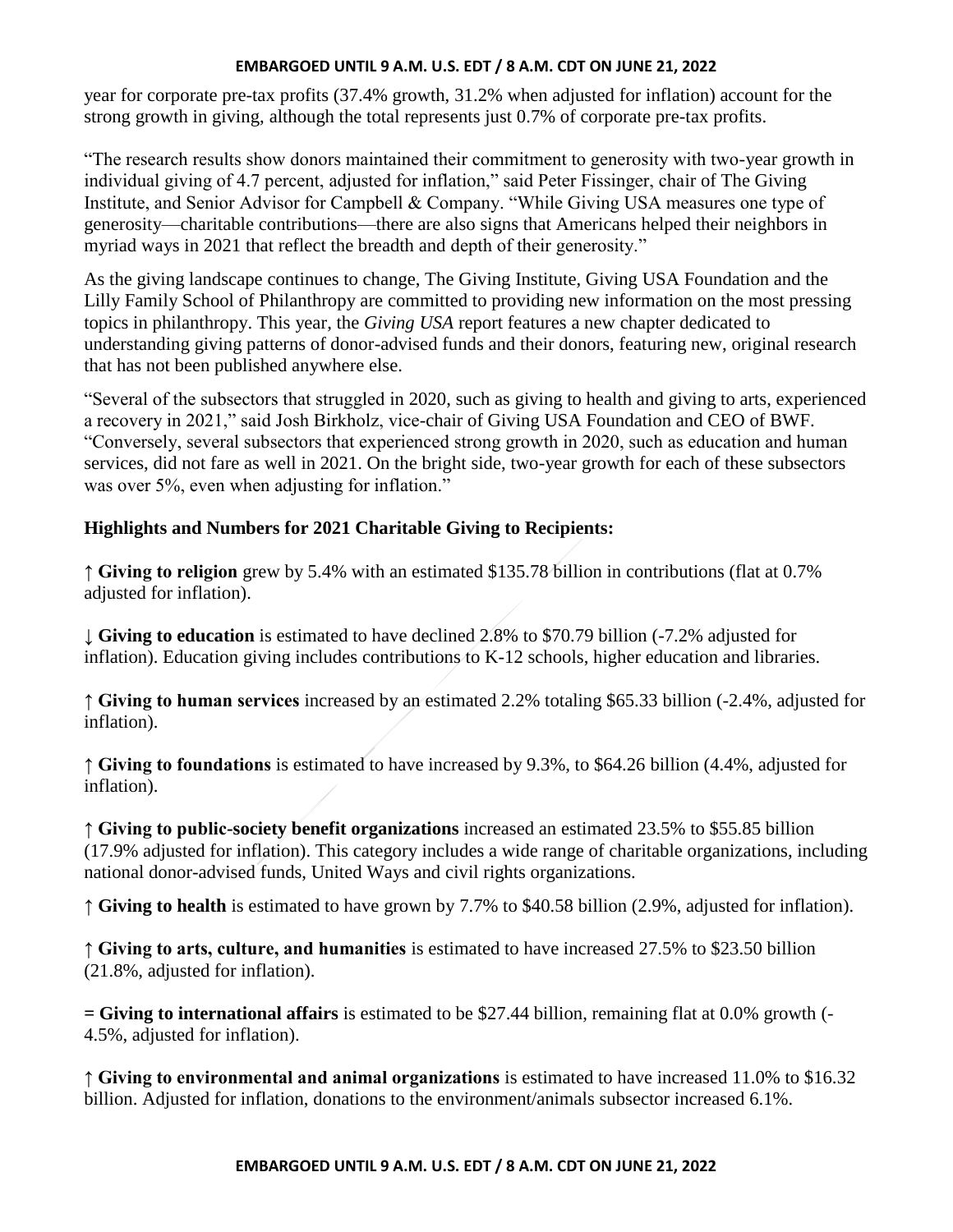"Giving to public-society benefit organizations has grown in 11 of the last 12 years and is one of the few sectors that grew in both 2020 and 2021," said Patrick M. Rooney, Ph.D., executive associate dean for academic programs at the Lilly Family School of Philanthropy*. "*Growth in this subsector aligns with increased support for legal rights and voting nonprofits, but it is most strongly driven by giving to national donor-advised funds (DAFs). Some of America's wealthiest individuals have announced major gifts to national DAFs, and the growth in the stock market more generally in the past two years has helped to bolster this subsector."

Giving to individuals is estimated to have grown 1.8%, to \$11.74 billion  $(-2.7\%$ , adjusted for inflation). The bulk of these donations are in-kind gifts of medications to patients in need, made through the patient assistance programs of pharmaceutical companies' operating foundations.

**Unallocated giving** was negative \$26.75 billion in 2021. This amount can be considered the difference between giving by source and use in a particular year. This amount includes the difference between itemized deductions by individuals (and households) carried over from previous years. The tax year in which a gift is claimed by the donor (carried over) and the year when the recipient organization reports it as revenue (the year in which it is received) may be different.

## **NOTES TO EDITORS**

Members of the media can request 40-year data tables that show sources of contributions and allocation of gifts by type of recipient category by year, both in current and inflation-adjusted dollars. Data also are available showing total giving as a percentage of GDP, individual giving as a percentage of disposable income and corporate giving as a percentage of corporate pre-tax profits.

The requested citation for *Giving USA* is *Giving USA 2022: The Annual Report on Philanthropy for the Year 2021,* a publication of Giving USA Foundation, 2022, researched and written by the Indiana University Lilly Family School of Philanthropy. Available online at [www.givingusa.org.](http://www.givingusa.org/)

# How to Obtain *Giving USA 2022*

*Giving USA 2022: The Annual Report on Philanthropy for the Year 2021* is available for download at [www.givingusa.org.](http://www.givingusa.org/)

Through *[Giving USA 2022](https://eur02.safelinks.protection.outlook.com/?url=https%3A%2F%2Fmyshopify.us8.list-manage.com%2Ftrack%2Fclick%3Fu%3D73d56ab449ac70c780349134f%26id%3D75788b3144%26e%3D0ffedbe2d7&data=04%7C01%7C%7Cc0481b027c96416c8e5008d921f14fba%7Cac144e41800148f09e1c170716ed06b6%7C0%7C1%7C637578142588202877%7CUnknown%7CTWFpbGZsb3d8eyJWIjoiMC4wLjAwMDAiLCJQIjoiV2luMzIiLCJBTiI6Ik1haWwiLCJXVCI6Mn0%3D%7C1000&sdata=iiomzpd72pWaYyVmeWO0gxKws8v8f%2FjO3tn%2FJ1IMfVc%3D&reserved=0),* purchasers receive an annual subscription including:

- The 2022 Comprehensive Presentation PowerPoint with researchers' notes
- Access to the archive of all Giving USA's previous reports
- Access to all of Giving USA's previous Special Reports
- Free digital copies of upcoming Giving USA Special Reports
- Complimentary copy of the subscription year Annual Update on State Laws
- Exclusive The Giving Institute and Giving USA webinars for subscribers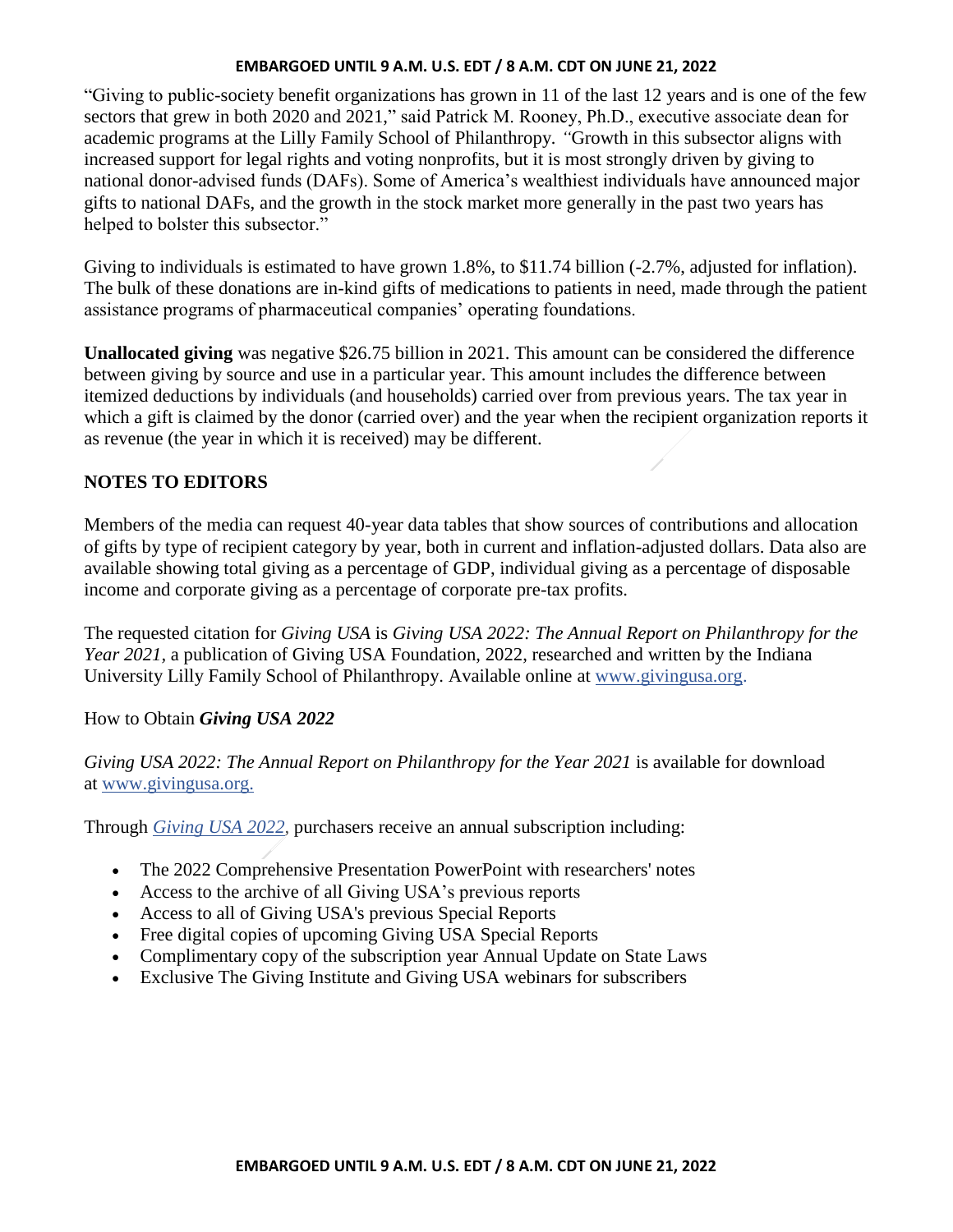## **About Giving USA Foundation™**

Now more than ever, it is critical to understand the ever-evolving trends shaping philanthropy and the nonprofit sector. Founded to advance research, education and public understanding of charitable giving, The Giving USA Foundation is the preeminent resource for scholarly research and special reports. Its work is driven by a passion for unbiased, accurate and relevant data to help build understanding of philanthropic trends and broaden public awareness and understanding of the role of generosity in society. The Foundation's seminal publication, *Giving USA,* the longest running, most comprehensive report on philanthropy in America, is issued annually, and shorter *Special Reports* are released periodically, providing in-depth studies on specific topics.

The Giving USA Foundation was established in 1985 by The Giving Institute. Today, the Giving Institute continues to provide financial support, expertise, and volunteer leadership to the Foundation and works in partnership with it to advance the field of generosity and to promote community excellence, and diversity and inclusion in the field.

## About *Giving USA*

For more than 65 years, *Giving USA: The Annual Report on Philanthropy in America,* has provided comprehensive charitable giving data that are relied on by donors, fundraisers and nonprofit leaders. The research in this annual report estimates all giving to charitable organizations across the United States. *Giving USA* is a public outreach initiative of Giving USA Foundation and is researched and written by the Indiana University Lilly Family School of Philanthropy at IUPUI. Giving USA Foundation, established in 1985 by The Giving Institute, endeavors to advance philanthropy through research and education. Explore *Giving USA* products and resources, at [www.givingusa.org.](http://www.givingusa.org/)

### **About The Giving Institute**

The Giving Institute, the parent organization of Giving USA Foundation, consists of member organizations that have embraced and embodied the core values of ethics, excellence and leadership in advancing philanthropy. Serving clients of every size and purpose, from local institutions to international organizations, The Giving Institute member organizations embrace the highest ethical standards and maintain a strict code of fair practices. For information on selecting fundraising counsel, visit [www.givinginstitute.org.](http://www.givinginstitute.org/)

## **About the Indiana University Lilly Family School of Philanthropy**

The Indiana University Lilly Family School of Philanthropy at IUPUI is dedicated to improving philanthropy to improve the world by training and empowering students and professionals to be innovators and leaders who create positive and lasting change. The school offers a comprehensive approach to philanthropy through its [undergraduate,](https://philanthropy.iupui.edu/academics/ba/index.html) [graduate,](https://philanthropy.iupui.edu/academics/ma/index.html) [certificate](https://philanthropy.iupui.edu/academics/graduate-certificate/index.html) and professional development programs, its research and international programs and through The Fund Raising School, Lake Institute on Faith & Giving, the Mays Family Institute on Diverse Philanthropy and the Women's Philanthropy Institute. For more information, visit [philanthropy.iupui.edu.](file:///C:/Users/anpruitt/AppData/Local/Microsoft/Windows/INetCache/Content.Outlook/S5IX9E1V/philanthropy.iupui.edu)